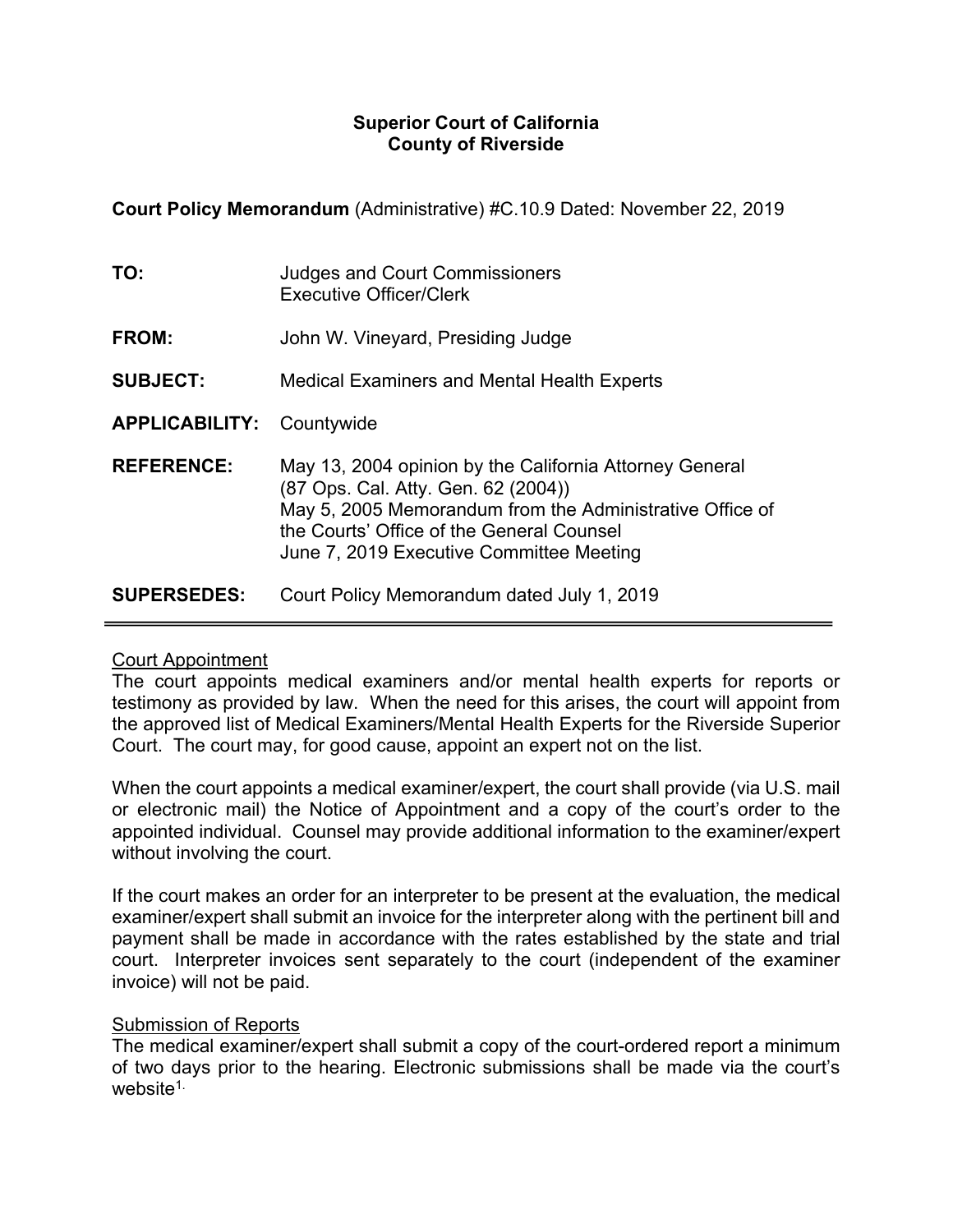### Payment/Invoicing

The examiner/expert shall request payment through the court's online Medical Examiner Payment Voucher program<sup>2</sup>. A copy of the minute order appointing the medical examiner, the Notice of Appointment form, and a copy of the report will need to be submitted for payment reimbursement. Additionally, if an examiner/expert is requesting reimbursement for the services of an interpreter, he or she shall enter that information through the online system. All applicable portions of the voucher shall be completed in order for payment to be remitted in a timely manner.

Travel and other incidental costs are included in the total authorized amount as identified for each type of service/exam as outlined in this policy. Any other costs must be preapproved by the judicial officer in advance of the service.

Unless otherwise directed by the court, invoices received over the amount(s) listed in this policy and not pre-approved by the judicial officer will be reduced accordingly. If payment is authorized by the court at an amount higher than that listed in this policy, the examiner/expert must attach a copy of the court's minute order authorizing the higher amount.

#### Fee Schedule

A 2004 opinion by the California Attorney General delineates the responsibility for costs incurred under certain statutes. All evaluations not included in this opinion shall be paid by the appropriate entity as identified by statute.

A review of this policy and fee schedule shall be performed each January for any applicable changes. The amounts reflected below are the maximum allowed without additional approval by the judicial officer.

<sup>1</sup> www.riverside.courts.ca.gov/eSubmit.shtml

 $2$  Examiner/Experts can request a vendor number from the Riverside Superior Court and access to the Medical Examiner Payment Voucher Program.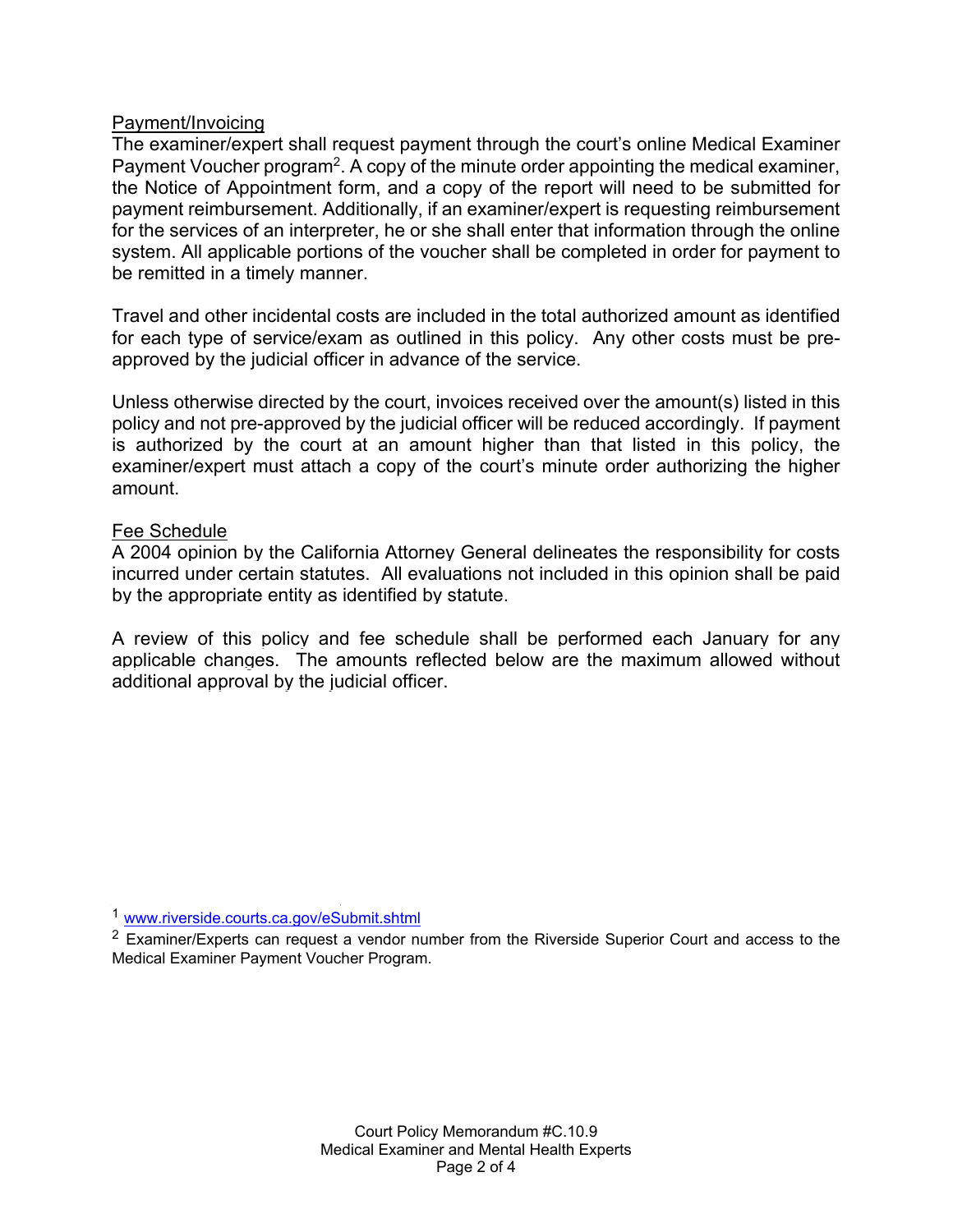| <b>Code Section</b>                                                   | <b>Type of Evaluation</b>                                     | Responsible<br><b>Entity</b> | <b>Not To Exceed</b>                                                                                                                                                                                         |  |  |
|-----------------------------------------------------------------------|---------------------------------------------------------------|------------------------------|--------------------------------------------------------------------------------------------------------------------------------------------------------------------------------------------------------------|--|--|
| PC 1368/1369/1370                                                     | Competency                                                    | Court                        | \$1,000 (psychiatrists)                                                                                                                                                                                      |  |  |
|                                                                       |                                                               |                              | \$500 (psychologists)                                                                                                                                                                                        |  |  |
| PC 288.1                                                              | <b>Lewd Acts</b>                                              | Court                        | \$250                                                                                                                                                                                                        |  |  |
| PC 457                                                                | Arson                                                         | Court                        | \$1,000 (psychiatrists)<br>\$500 (psychologists)                                                                                                                                                             |  |  |
| PC 1026/1027                                                          | Not Guilty by Reason of<br>Insanity                           | County                       | \$1,000                                                                                                                                                                                                      |  |  |
| PC 2962/2970                                                          | <b>Mentally Disordered</b><br>Offender                        | County                       | \$525                                                                                                                                                                                                        |  |  |
| WIC 5303.1                                                            | <b>Civil Commitment</b>                                       | Court                        | \$300                                                                                                                                                                                                        |  |  |
| WIC 3050/3051                                                         | Narcotics Addict - Criminal                                   | Court                        | \$250                                                                                                                                                                                                        |  |  |
| <b>WIC 3102</b>                                                       | Narcotics Addict - Civil                                      | Court                        | \$250                                                                                                                                                                                                        |  |  |
| <b>WIC 6600</b>                                                       | <b>Sexually Violent Predator</b>                              | County                       | \$1,800                                                                                                                                                                                                      |  |  |
| <b>WIC 370</b>                                                        | Juvenile Dependency                                           | County                       | \$450                                                                                                                                                                                                        |  |  |
| <b>WIC 709</b>                                                        | Juvenile Delinquency -<br><b>Minor's Competency</b>           | Court                        | \$1,000 (psychiatrists)<br>\$1,000 psychologists<br>plus two hours travel<br>time for out-of-county<br>psychiatrists and<br>psychologists at \$90 -<br>\$125 / hour plus<br>mileage at IRS<br>approved rate. |  |  |
| EC 730                                                                | Juvenile Dependency                                           | County                       | \$600                                                                                                                                                                                                        |  |  |
| <b>EC 1017</b>                                                        | <b>Mental Competency/Sanity</b><br>Examination                | County                       | \$600                                                                                                                                                                                                        |  |  |
| <b>Other- Miscellaneous</b>                                           |                                                               |                              |                                                                                                                                                                                                              |  |  |
| Court Appearance - Testimony<br>Half Day or Less (less than 4 hours)  |                                                               | County or<br>Court*          | \$300                                                                                                                                                                                                        |  |  |
| Court Appearance - Testimony                                          |                                                               | County or                    | \$500                                                                                                                                                                                                        |  |  |
| Full Day (4 hours or more)                                            |                                                               | Court*                       |                                                                                                                                                                                                              |  |  |
| Extraordinary Circumstances (e.g., extensive                          |                                                               |                              | \$90/hour                                                                                                                                                                                                    |  |  |
|                                                                       | research, review and preparation) <sup>1</sup> Requires prior |                              | \$125/hour                                                                                                                                                                                                   |  |  |
| approval of judicial officer.                                         |                                                               |                              |                                                                                                                                                                                                              |  |  |
| Out-of County Expert. Requires prior approval of<br>judicial officer. |                                                               |                              | Reimbursement for<br>travel costs (mileage,<br>hotel, meals and other<br>incidentals)                                                                                                                        |  |  |

 $\overline{a}$ <sup>1</sup> In cases of extreme complexity, seriousness of charge, or other extraordinary circumstances, if extensive research and/or trial preparation is required, additional medical expert fees may be approved at the rate of up to \$90/hour. For Board-certified professional in specialty field, fees may be approved at the rate of up to \$125/hour.